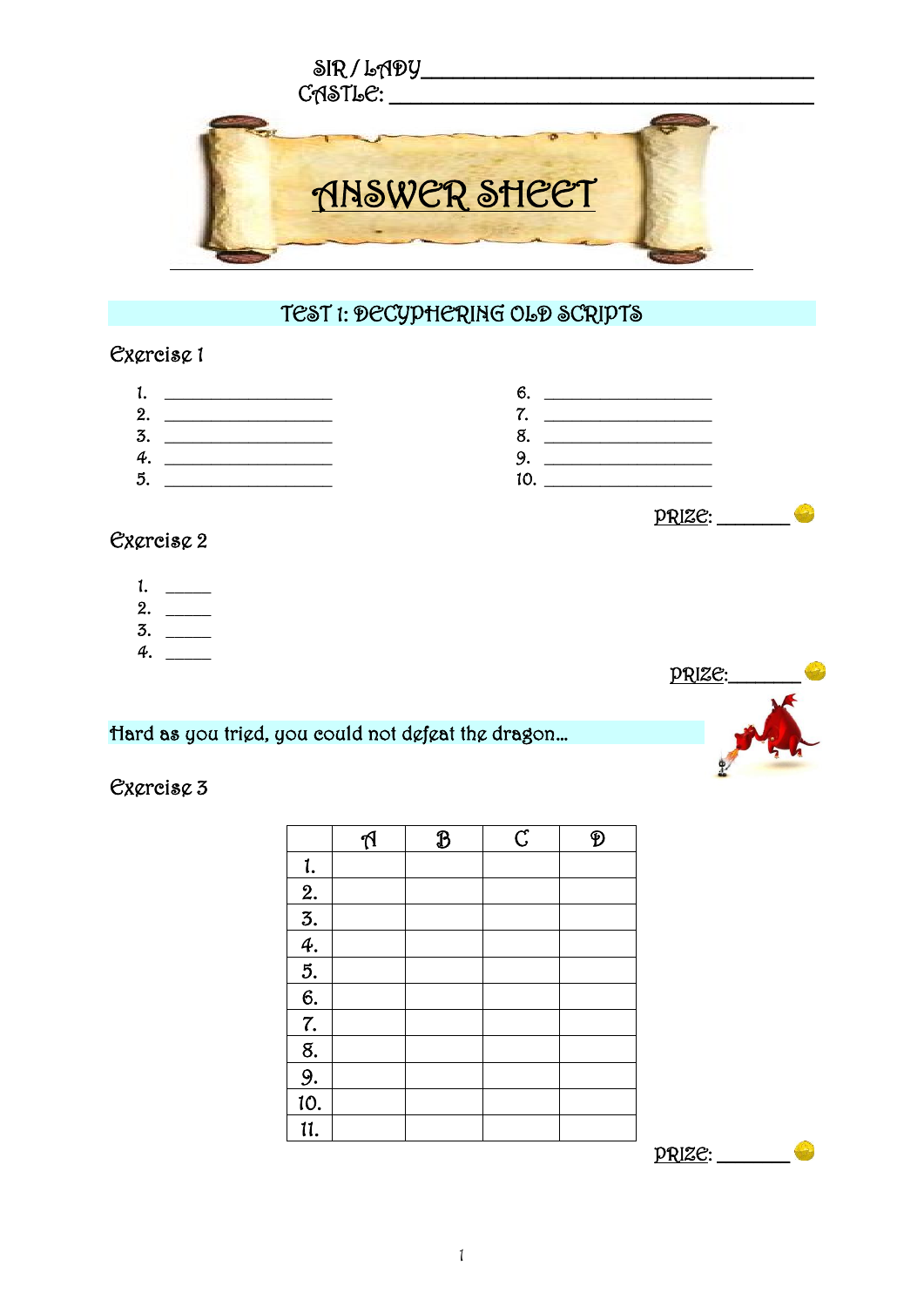| $\delta$ IR / LADY |  |
|--------------------|--|
| $C$ ASTL $C$ :     |  |

### TEST 2: HE WHO LIVES BY THE (S)WORD SHALL DIE BY THE (S)WORD



…and the wizard turned the princess into a frog. Let us see how well you perform in the next test.



Exercise 3

 $PRIZE:$ 

You teamed up with the dragon, and kept the treasures. The wizard turned a monk into a prince, who kissed the frog and got his princess. They got married and lived happily ever after.